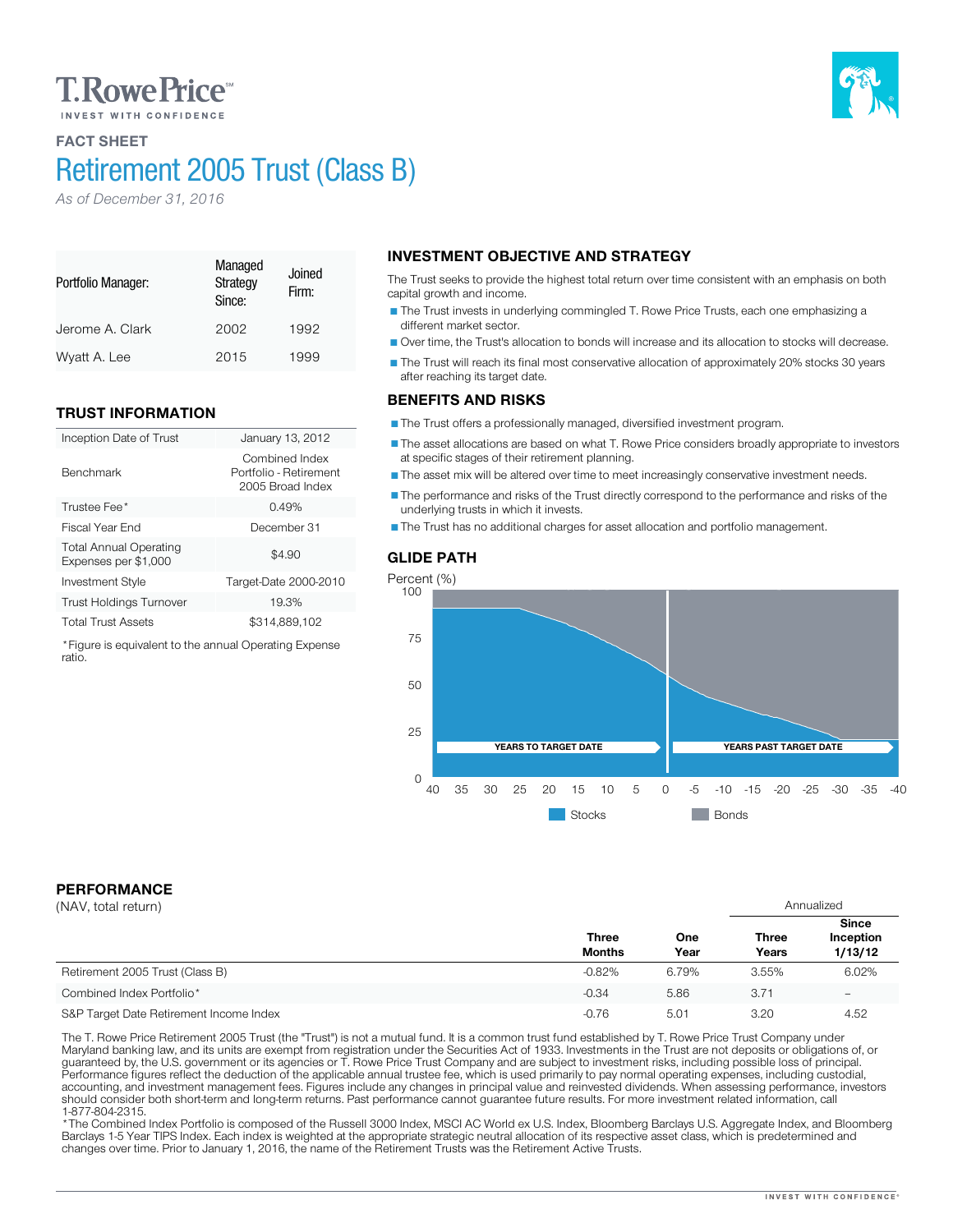## **HOLDINGS**

| <b>Equity Holdings</b>                      | % of Trust |
|---------------------------------------------|------------|
| <b>TRP Equity Index Trust</b>               | 20.2%      |
| <b>TRP International Core Equity Trust</b>  | 3.5        |
| <b>TRP International Value Equity Trust</b> | 3.3        |
| TRP International Growth Equity Trust       | 3.1        |
| <b>TRP Emerging Markets Equity Trust</b>    | 1.6        |
| TRP U.S. Mid-Cap Value Equity Trust         | 1.6        |
| TRP U.S. Mid-Cap Growth Equity Trust        | 1.4        |
| TRP U.S. Small-Cap Core Equity Trust        | 1.2        |
| TRP U.S. Small-Cap Value Equity Trust       | 1.0        |
| <b>TRP Real Assets Trust</b>                | 1.0        |
| <b>TRP New Horizons Trust</b>               | 0.8        |
|                                             |            |

| % of Trust |
|------------|
| 29.8%      |
| 17.9       |
| 5.0        |
| 4.8        |
| 36         |
|            |

## ASSET DIVERSIFICATION



## MANAGEMENT

The Retirement Trusts are managed by Jerome Clark and Wyatt Lee. The portfolio managers are responsible for the strategic design and day-to-day<br>management of the Trusts. This includes portfolio design, positioning, perform research analysts.

### Additional Disclosures

The principal value of the Retirement Trusts is not guaranteed at any time, including at or after the target date, which is the approximate year an investor plans to retire (assumed to be age 65) and likely stop making new may not be an appropriate investment even if the investor is retiring on or near the target date. The trusts are allocated among a broad range of underlying T. Rowe<br>Price stock and bond portfolios. The allocations for the focus on supporting an income stream over a longterm postretirement withdrawal horizon. The trusts are not designed for a lump-sum redemption at the target date and do not guarantee a particular level of income. The trusts maintain a substantial allocation to equities both prior to and after the target date, which can result in greater volatility over shorter time horizons.

Source for Bloomberg Barclays index data: Bloomberg Index Services Ltd. Copyright 2017, Bloomberg Index Services Ltd. Used with permission.<br>Source for MSCI data: MSCI. MSCI makes no express or implied warranties or represe

approved, reviewed or produced by MSCI.<br>Russell Investment Group is the source and owner of the trademarks, service marks and copyrights related to the Russell Indexes. Russell® is a trademark of<br>Russell Investment Group.

Source for S&P data: S&P. "Standard & Poor's®", "S&P®", "S&P 500®", "Standard & Poor's 500", and "500" are trademarks of Standard & Poor's, and have been licensed for use by T. Rowe Price. The Trust is not sponsored, endorsed, sold or promoted by Standard & Poor's and Standard & Poor's makes no representation<br>regarding the advisability of investing in the Trust.

The information shown does not reflect any ETFs that may be held in the portfolio.<br>T. Rowe Price uses a custom structure for diversification reporting on this product.<br>Diversification exhibits may not add to 100% due to ex